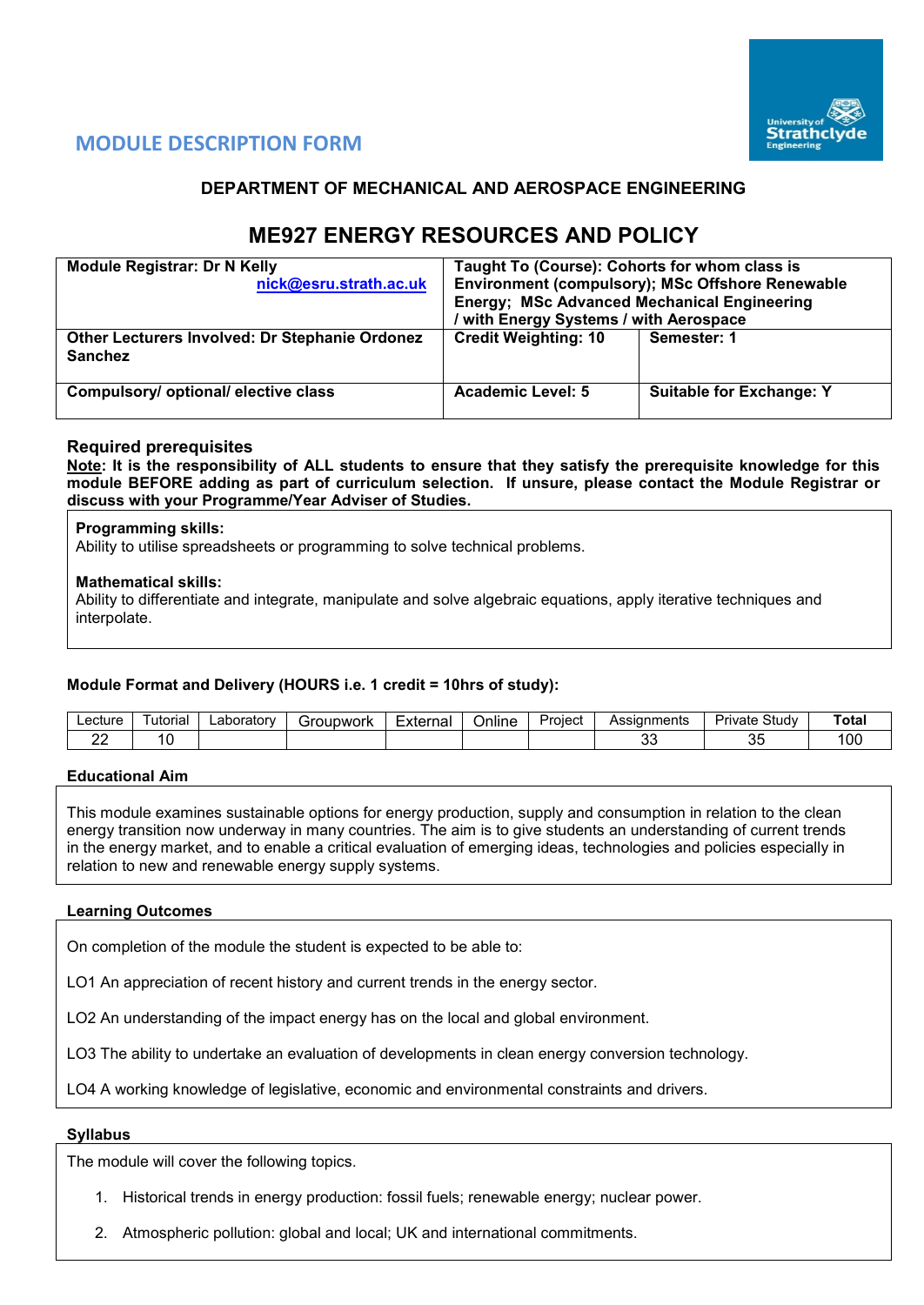- 3. Thermal power generating plant: efficiency; emissions; combined cycle plant; CHP.
- 4. Nuclear plant: history of technology; environmental impacts; policy issues.
- 5. Renewable energy sources: resource characteristics; exploitation methods; environmental impacts; costs.
- 6. Energy efficiency measures: demand-side management; storage and conversion techniques.
- 7. The transport sector: fuel use and emissions; environmental impacts; options for change.
- 8. Policy issues: support mechanisms for renewables; CO2 stabilisation strategies; role of nuclear power; demand reduction.

## **Assessment of Learning Outcomes**

### **Criteria**

For each of the Module Learning Outcomes the following criteria will be used to make judgements on student learning: For each Module Learning Outcome, the following criteria will be used to make judgements on student learning.

LO1 An appreciation of recent history and current trends in the energy sector. C1 Ability to relate present actions in energy systems design and deployment to future requirements.

LO2 An understanding of the impact energy has on the local and global environment. C1 Ability to qualitatively relate technology types to impacts.

LO3 The ability to undertake an evaluation of developments in renewable energy conversion technology. C1 Ability to quantitatively assess and compare alternative technologies.

LO4 A working knowledge of legislative, economic and environmental constraints and drivers. C1 Ability to explain principal reasons behind the development of low carbon technologies and the low carbon economy in general.

The standards set for each criterion per Module Learning Outcome to achieve a pass grade are indicated on the assessment sheet for all assessment.

#### **Principles of Assessment and Feedback**

*(within Assessment and Feedback Policy at: <https://www.strath.ac.uk/professionalservices/staff/policies/academic/> )*

Formal, summative feedback will be provided by the return of coursework marks and summary feedback to students after assessment. More detailed feedback on performance will be given on request.

Informal feedback will be provided at weekly tutorial sessions through discussion with individuals or groups on tutorial exercises attempted in advance. Students will receive weekly verbal feedback in the context of group discussions with supervising staff.

Performance in individual assignments will be used to gauge student progress, with feedback given in group sessions that address any collective shortcomings in relation to the learning outcomes. The coursework assignment comprises a techno-economic assessment of a renewable energy conversion system.

# **Assessment Method(s) Including Percentage Breakdown and Duration of Exams** *(individual weightings)*

|         |          | <b>Examination</b> |           |        | <b>Coursework</b> |        | <b>Practical</b> | <b>Project</b> |           |  |
|---------|----------|--------------------|-----------|--------|-------------------|--------|------------------|----------------|-----------|--|
| Number  | Month(s) | Duration           | Weighting | Number | Weiahtina         | Number | Weiahtina        | Number         | Weighting |  |
|         | Dec      | 2hrs               | 70%       |        | 30%               |        |                  |                |           |  |
| All LOs |          |                    |           | LO     |                   |        |                  |                |           |  |

*\* L/Os: Indicate which Learning Outcomes (L01, L02, etc) are to be assessed by exam/coursework/practical/project as required.*

#### **Coursework / Submission deadlines (***academic weeks***):** Week 6

| <b>Resit Assessment Procedures:</b> |  |
|-------------------------------------|--|
| 2hr examination in August diet      |  |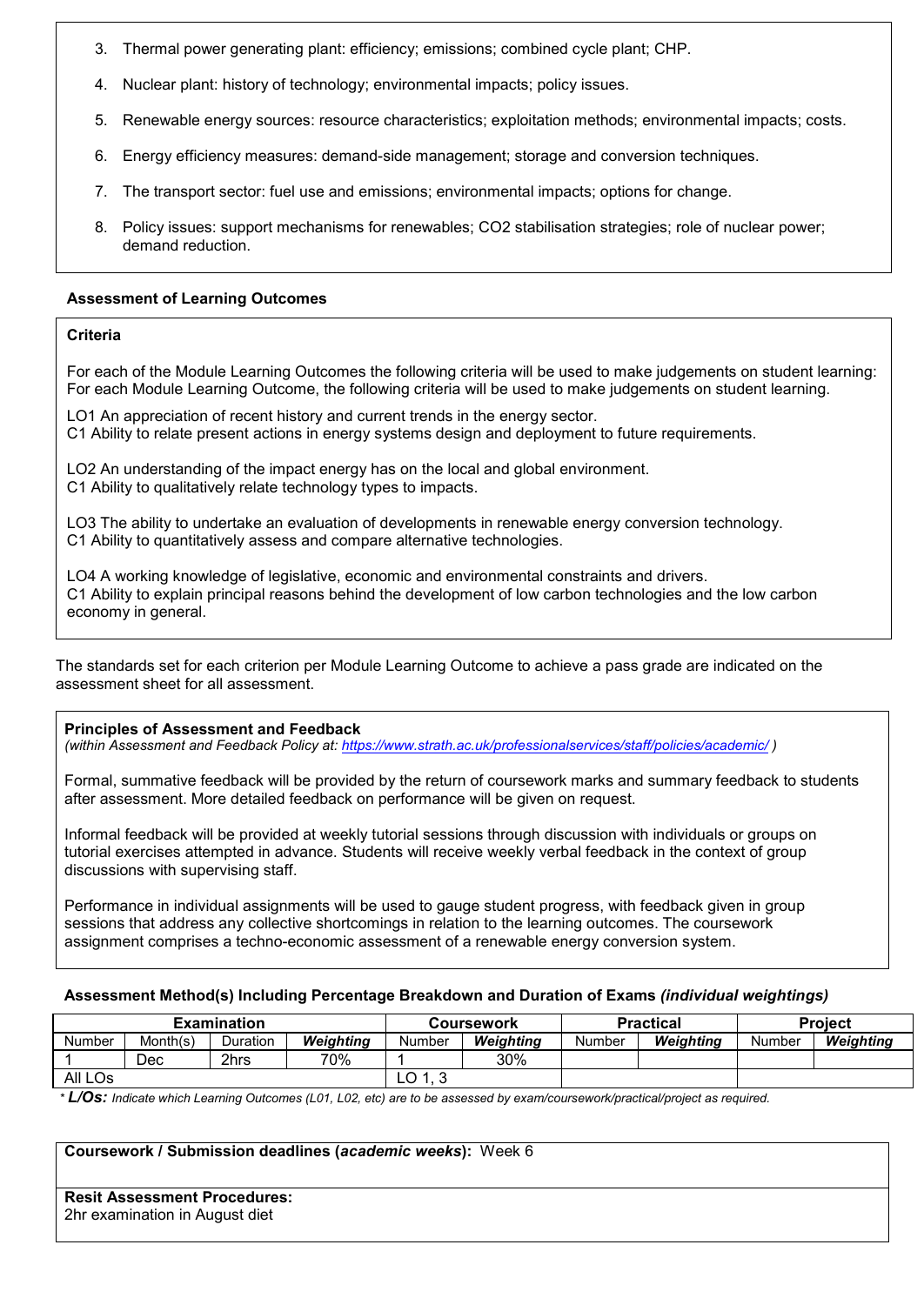## **PLEASE NOTE:**

**Students must gain a summative mark of 50% to pass the module. Students who fail the module at the first attempt will be re-assessed during the August diet. This re-assessment will consist entirely of an exam. No marks from any previous attempts will be transferred to a new resit attempt.**

# **Recommended Reading**

| <b>***Purchase recommended</b> | **Highly recommended reading | *For reference |
|--------------------------------|------------------------------|----------------|
|--------------------------------|------------------------------|----------------|

MacKay D, 'Sustainable energy – without the hot air', http://www.withouthotair.com/. \*\*

Godfrey B (Ed), 'Renewable energy: power for a sustainable future', Oxford University Press, ISBN 0-19-926178-4. \*

#### **Additional Student Feedback**

*(Please specify details of when additional feedback will be provided)*

| Date               | ime | Room No                   |
|--------------------|-----|---------------------------|
| Announced in class |     | Check Myplace for details |

Session: 2021/22

### **Approved:**

**Course Director Signature: E Henderson**

**Date of Last Modifications: 18/08/2021**

(Updated July 2021-MAE)